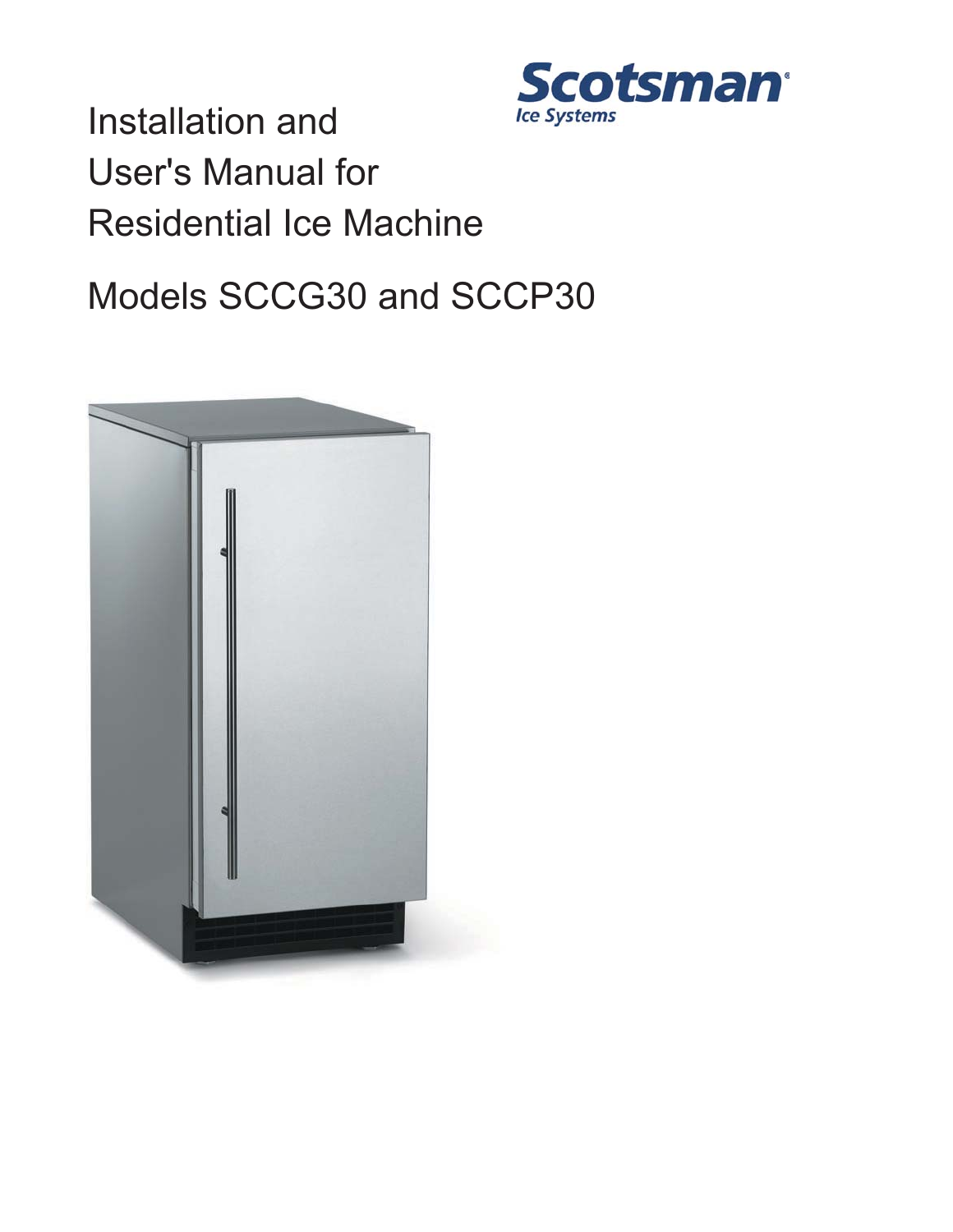#### **Introduction:**

This ice machine is the result of Scotsman's decades of experience in the design and manufacturing of both commercial and residential ice machines.

This manual includes the information needed to install, start up and maintain the ice machine. Note any Caution or Warning indicators, as they provide notice of potential hazards. Keep this manual for future reference.

#### **Table of Contents**



**NWARNING: Cancer and Reproductive Harm** www.P65Warnings.ca.gov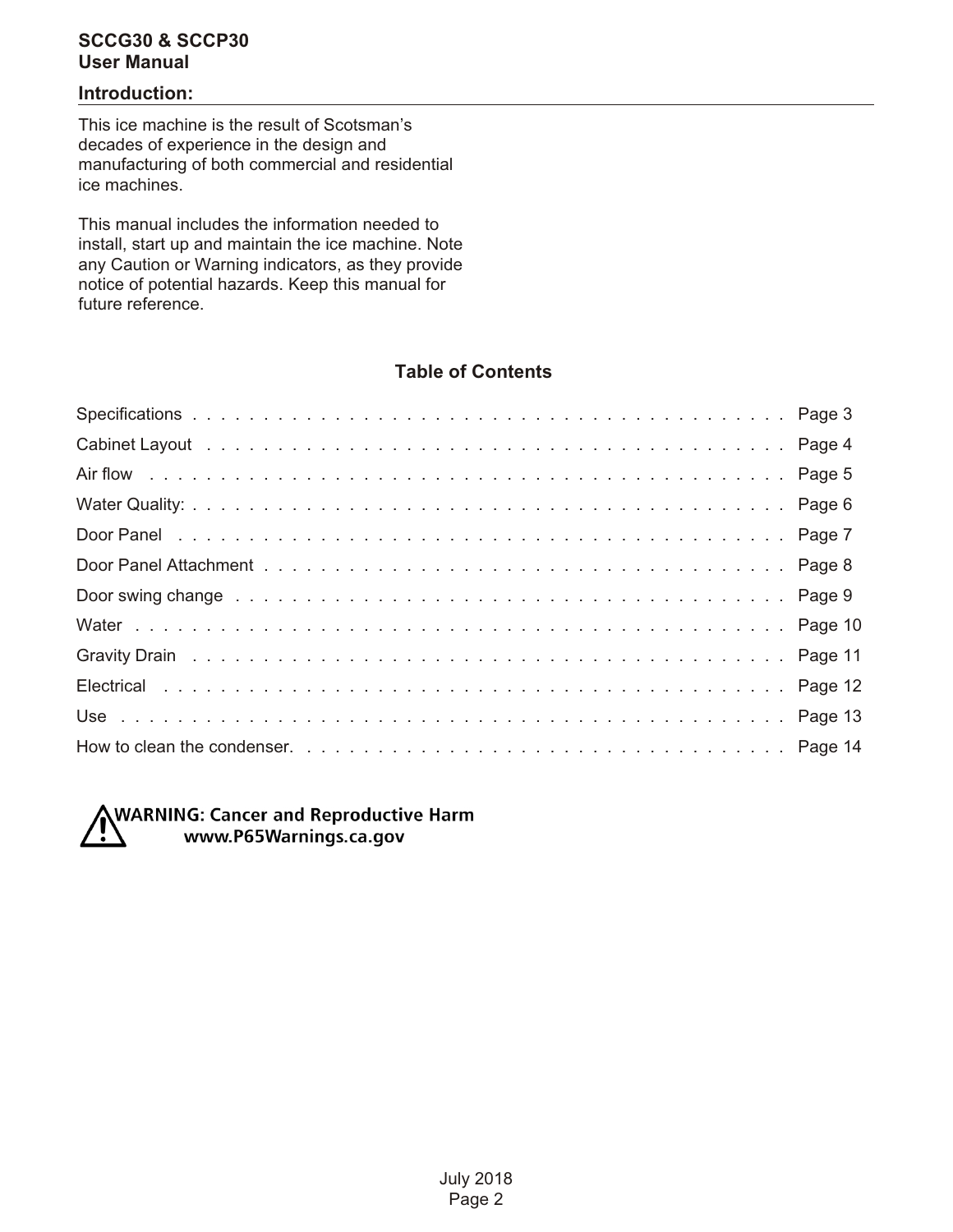#### **Specifications**

This ice machine is designed to be used indoors, in **Options:** a controlled environment. Use outside of the listed limitations is misuse and will void the warranty.

#### Air temperature limits

The ice machine will operate adequately within the limits, but functions best in temperatures between 70 and 80 degrees F.

- Minimum 50 degrees F
- $\cdot$  Maximum 100 degrees F

#### Water temperature limits

- Minimum 40 degrees F.
- Maximum 100 degrees F.

#### Water pressure limits

- Minimum 20 psi
- $•$  Maximum 80 psi

Because the ice machine is making a food product, the water supply to the ice machine must be potable, or fit for human consumption.

#### Electrical Voltage

- Minimum 104 volts
- Maximum 126 volts

Door Panel kits:Finished door panels are available from Scotsman for attachment to the machine, or a custom panel can be made.

|             | Kit Number   Panel Finish | <b>Handle Finish</b>   |
|-------------|---------------------------|------------------------|
| <b>KDFS</b> | <b>Stainless Steel</b>    | <b>Stainless Steel</b> |

Kickplate Extension: In some situations the leg levelers will be extended enough to become visible. A kit to extend the kickplate over the legs is **KKPF**.

Cabinet Stability: In some free standing installations it may be prudent to add a bracket that secures the back of the cabinet to a wall. That kit number is **KATB**.

Drain Conversion: A gravity drain model can be converted to a drain pump model by installing a drain pump kit. The drain pump kit consists of a drain pump, wiring harness and associated tubing. The part number is A39462-021.

#### **Warranty Information**

Warranty information is supplied separately from this manual. Refer to it for coverage. In general, the warranty covers defects in materials or workmanship and does not cover corrections of installation errors or maintenance.

### **Models** •

- SCCPA30M-1SU Pump model, stainless cabinet
- SCCGA30M-1SU Gravity drain model, stainless cabinet

#### **Cabinet Dimensions**

| Width   | Depth, w/out door panel $\pm$ | Depth, with door panel, handle adds 1 5/8" | Height             |
|---------|-------------------------------|--------------------------------------------|--------------------|
| 14 7/8" | יורכ                          | 22 3/4"                                    | 33 3/8" to 34 3/8" |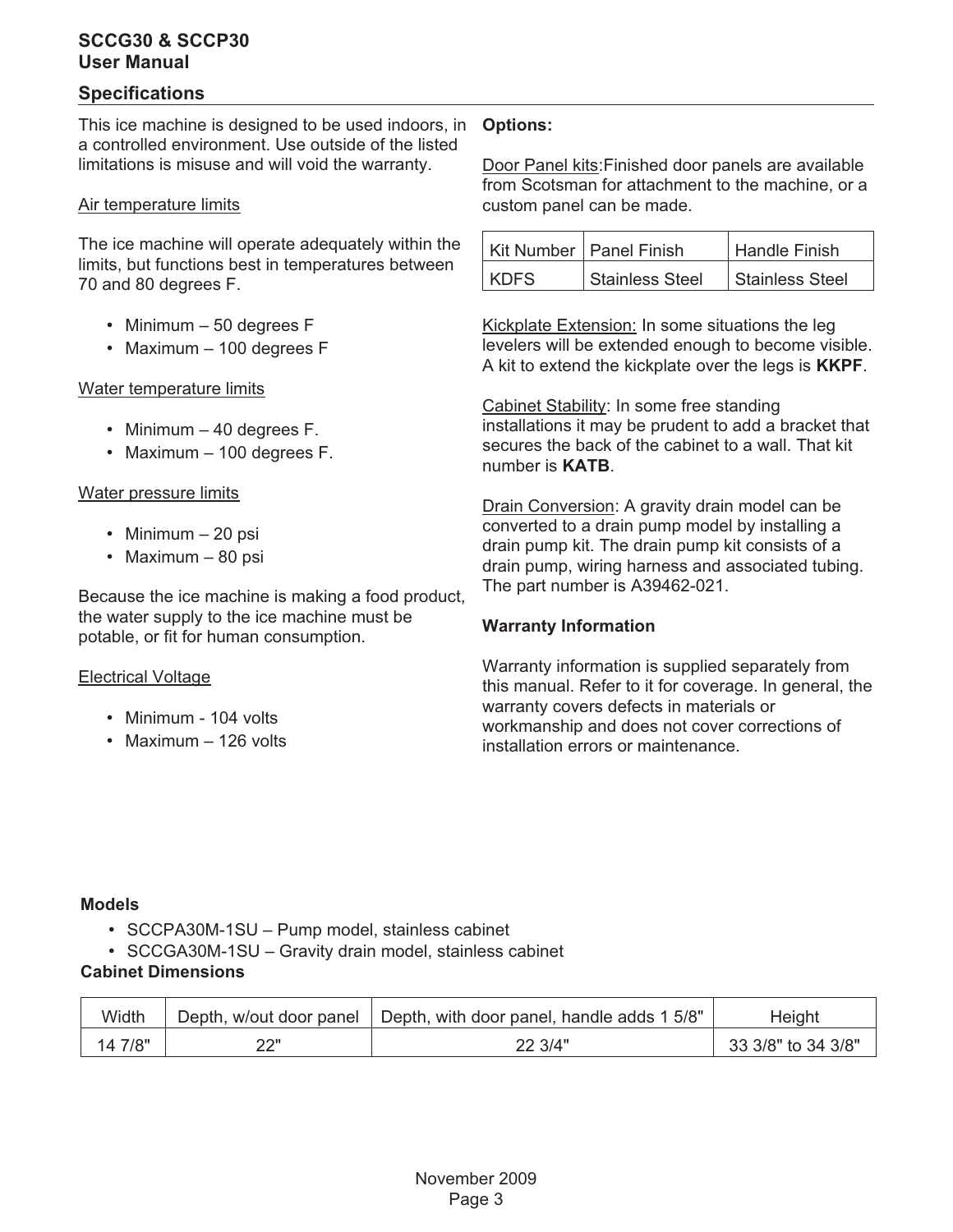**Cabinet Layout**

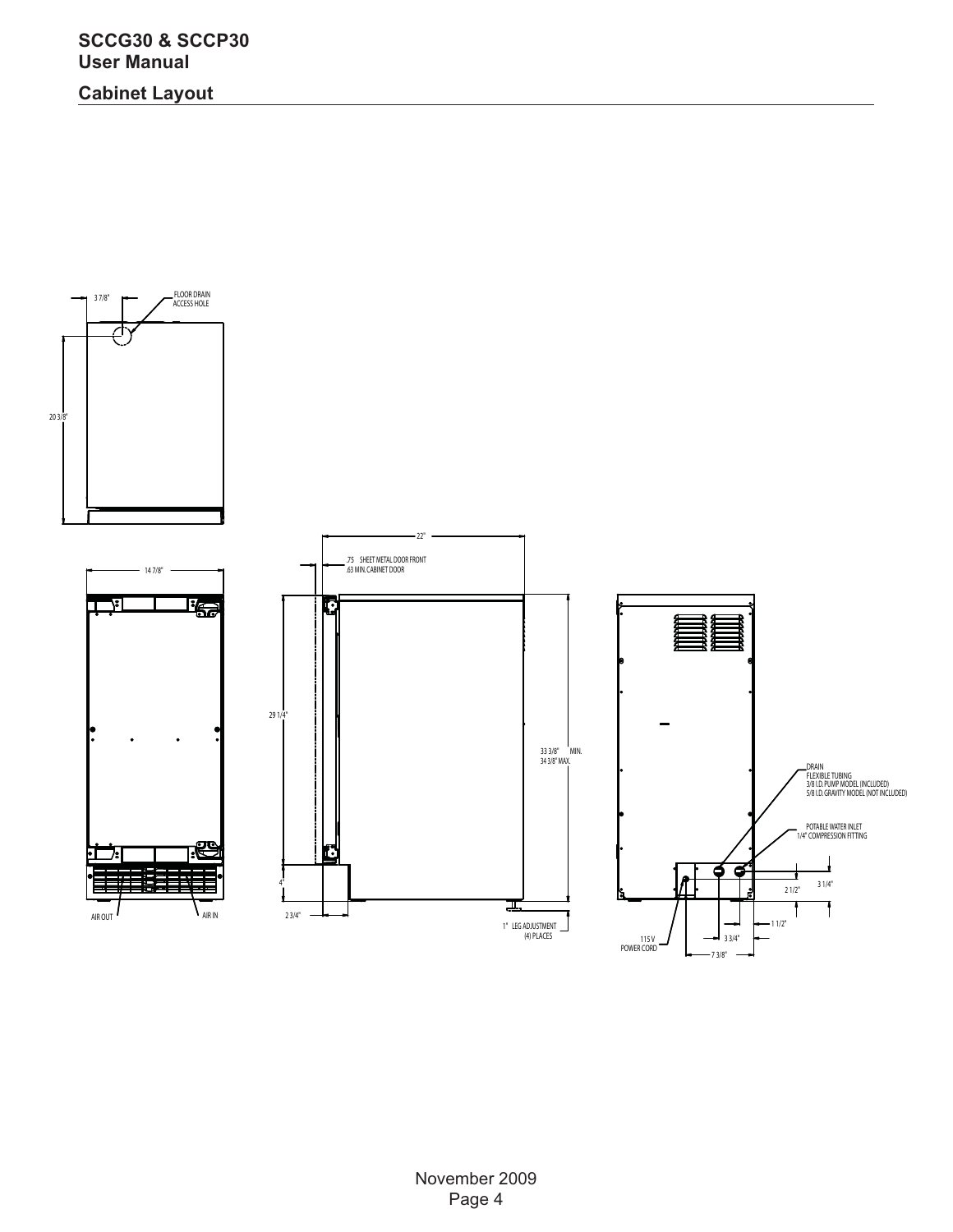#### **Air flow**

The machine takes in room temperature air at the lower right front and discharges warm air from the lower left front. Restricting the airflow will adversely affect the ability of the ice machine to make ice.



Scotsman Ice Systems are designed and manufactured with the highest regard for safety and performance. They meet or exceed the standards of agencies like U.L.

Scotsman assumes no liability or responsibility of any kind for products manufactured by Scotsman that have been altered in any way, including the use of any parts and/or other components not specifically approved by Scotsman.

Scotsman reserves the right to make design changes and/or improvements at any time.

Specifications and designs are subject to change without notice.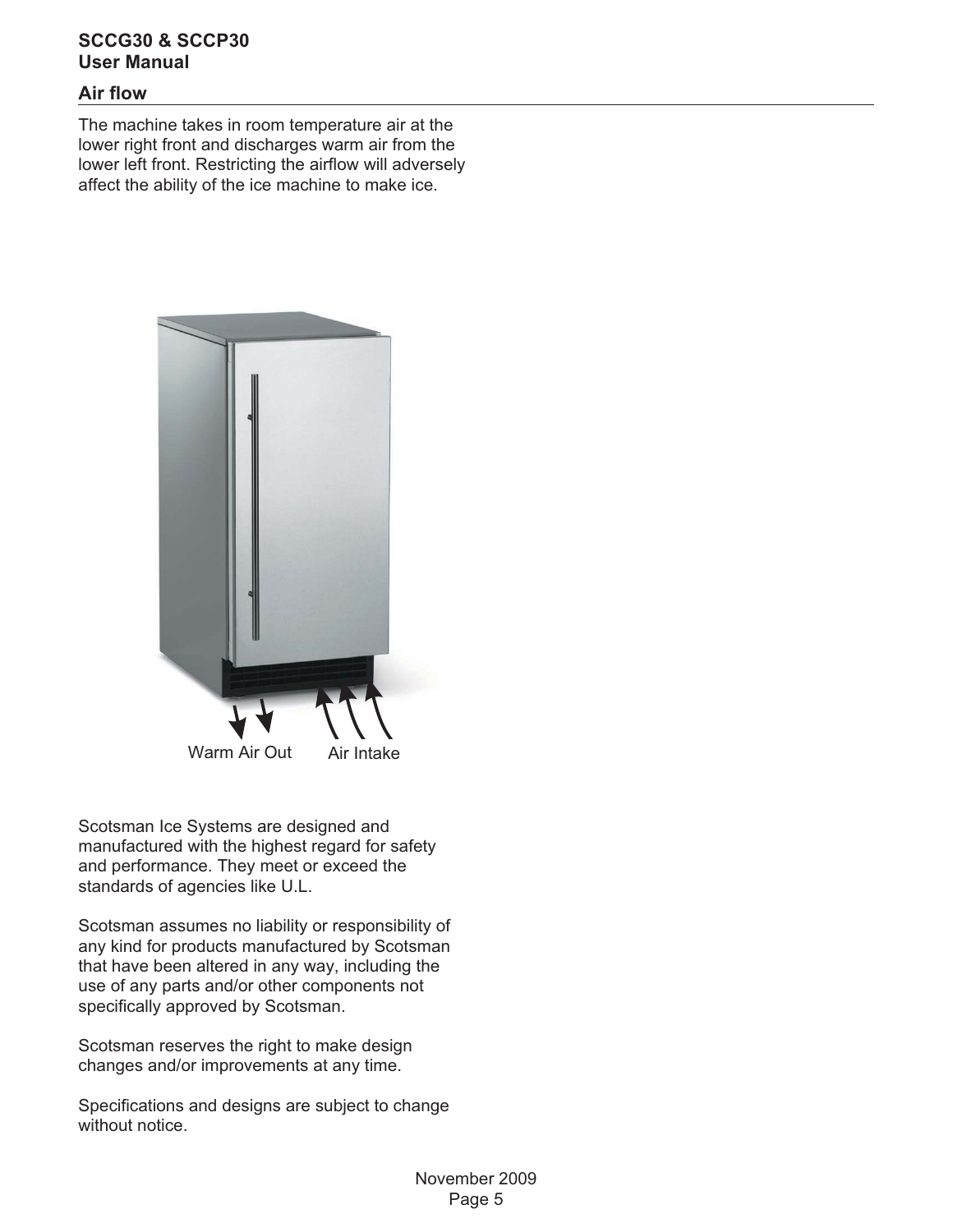#### **Water Quality:**

All water, including potable water supplied by municipalities, contains some impurities or minerals. Water absorbs impurities from the air as rain and/or as it flows through the ground. Some of the impurities are solid particles, these are known as suspended solids, and a fine particle filter will remove them. Other impurities are chemically bonded to the water molecules, and cannot be filtered out, these are called dissolved solids.

Ice made by this machine will have a lower mineral content than the water it was made from. This is due to the method of making ice. Purer water will freeze first in the ice making molds. The reason for this is that anything dissolved in water lowers the water's freezing temperature. This concentrates most of the impurities in the ice machine water reservoir where they may form hard deposits known as scale. The machine dilutes the concentration of minerals by over-filling the reservoir during the harvest cycle (with the excess water flowing down the drain). About 3 quarts of water flow into the unit each cycle. About 1 quart of that rinses the reservoir and goes down the drain.

Some impurities will inevitably remain, and will stick to the parts in the machine, and will cause malformed ice cubes. Eventually, **built up mineral scale can shorten machine life.**

To keep the machine operating properly, these impurities or minerals will have to be regularly dissolved by an acid cleaning, using Scotsman Ice Scale Remover. Directions for this may be found in the section under cleaning.

#### Filters and Treatment

In general, it is always a good idea to filter the water. A water filter, if it is of the proper type, can remove taste and odors as well as particles. Some methods of water treatment for dissolved solids include reverse osmosis, and polyphosphate feeders. A reverse osmosis system should include post treatment to satisfy the R.O. water's potential aggressiveness. Deionized water is not recommended.

Because water softeners exchange one mineral for another, softened water may not improve water conditions when used with ice machines. Where

water is very hard, softened water could result in white, mushy cubes that stick together.

If in doubt about the water, contact a local point of use water specialist for recommendations on water treatment.

Installation Overview

The ice machine must be connected to cold, potable water; it must have a drain; it must be connected to the proper power supply and must be able circulate air through the vents at the front.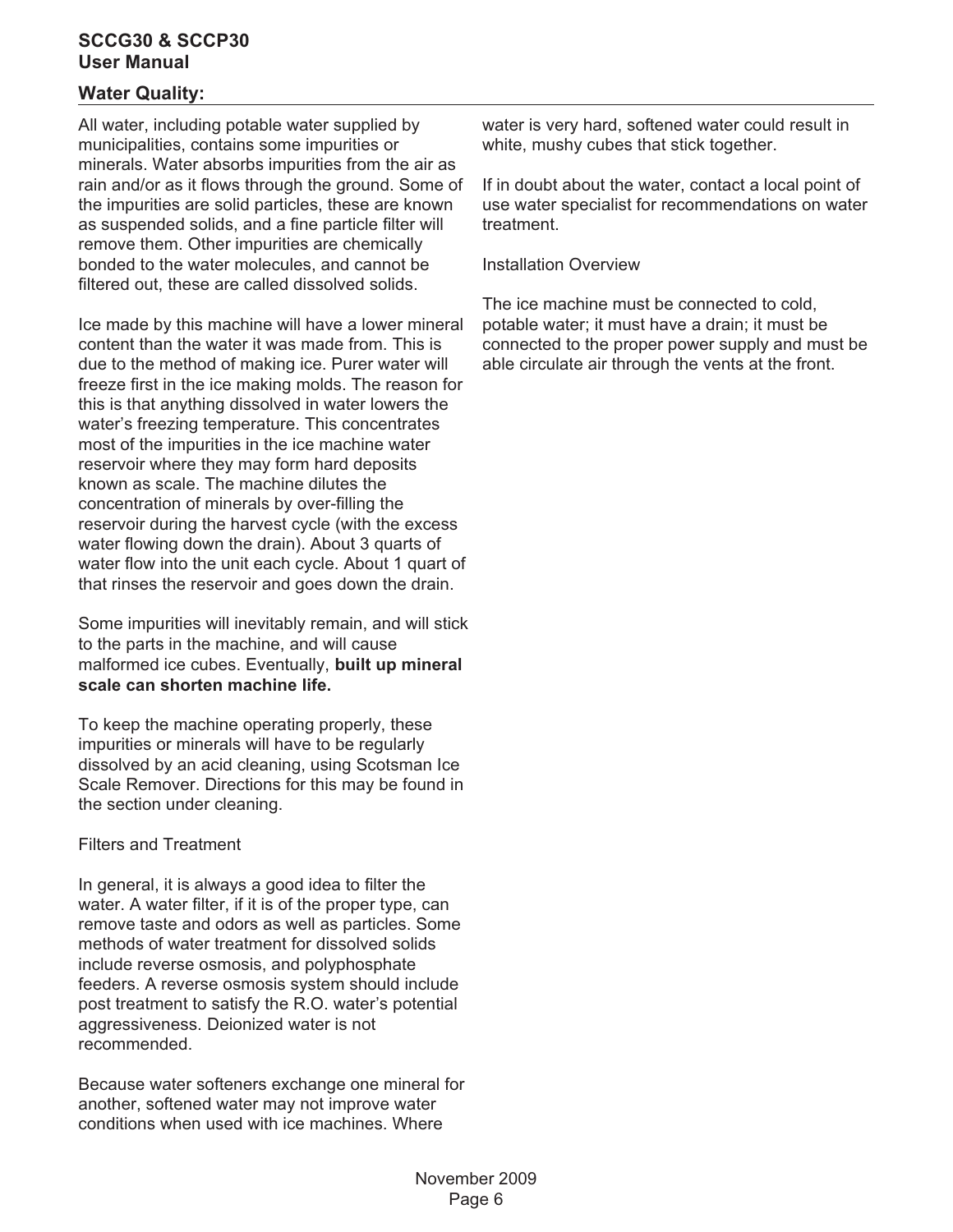#### **Door Panel**

The ice machine is supplied without a conventional door covering so it can be decorated to the user's preference. Scotsman offers several coverings including white, black and stainless steel. In addition, a custom built panel can be placed onto the door.

Door Panel Attachment

To attach a Scotsman supplied panel:

Note: If door swing is to be changed, it must be done before panel is attached.

The panel will be held on by 6 sheet metal screws and 2 machine screws.

- 1. Remove the gasket and retain for later use.
- 2. If the door panel is stainless steel, remove any plastic covering the stainless steel panel.
- 3. Place the panel onto the outside of the door, and secure it to the door using two machine screws, located at the left center and right center.
- 4. Fasten the panel to the door using the 6 sheet metal screws. In the hinge area, use the outermost screw holes.
- 5. Place the covers over the hinge areas, and secure each cover to the door using a sheet metal screw.
- 6. Insert hole plug over screw installed in step 5.
- 7. Return the gasket to its original position.

# Hinge Area Cover

#### **Custom Panel**

A custom panel of wood or other material not exceeding 15 lb can be attached to the door. Attachment is from the ice side of the door. Holes are provided in the door for this purpose.

See instructions in information packet to create and attach a custom panel: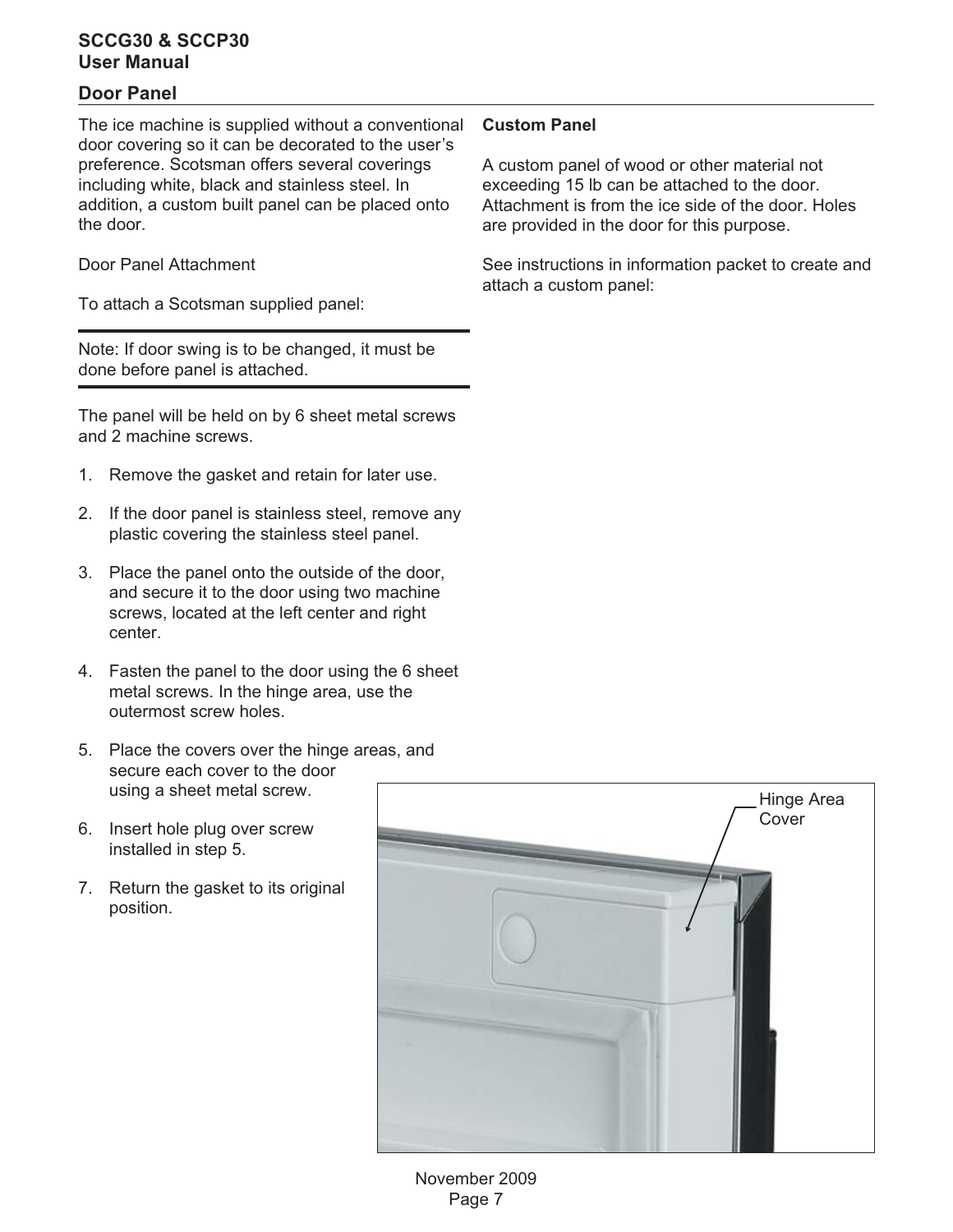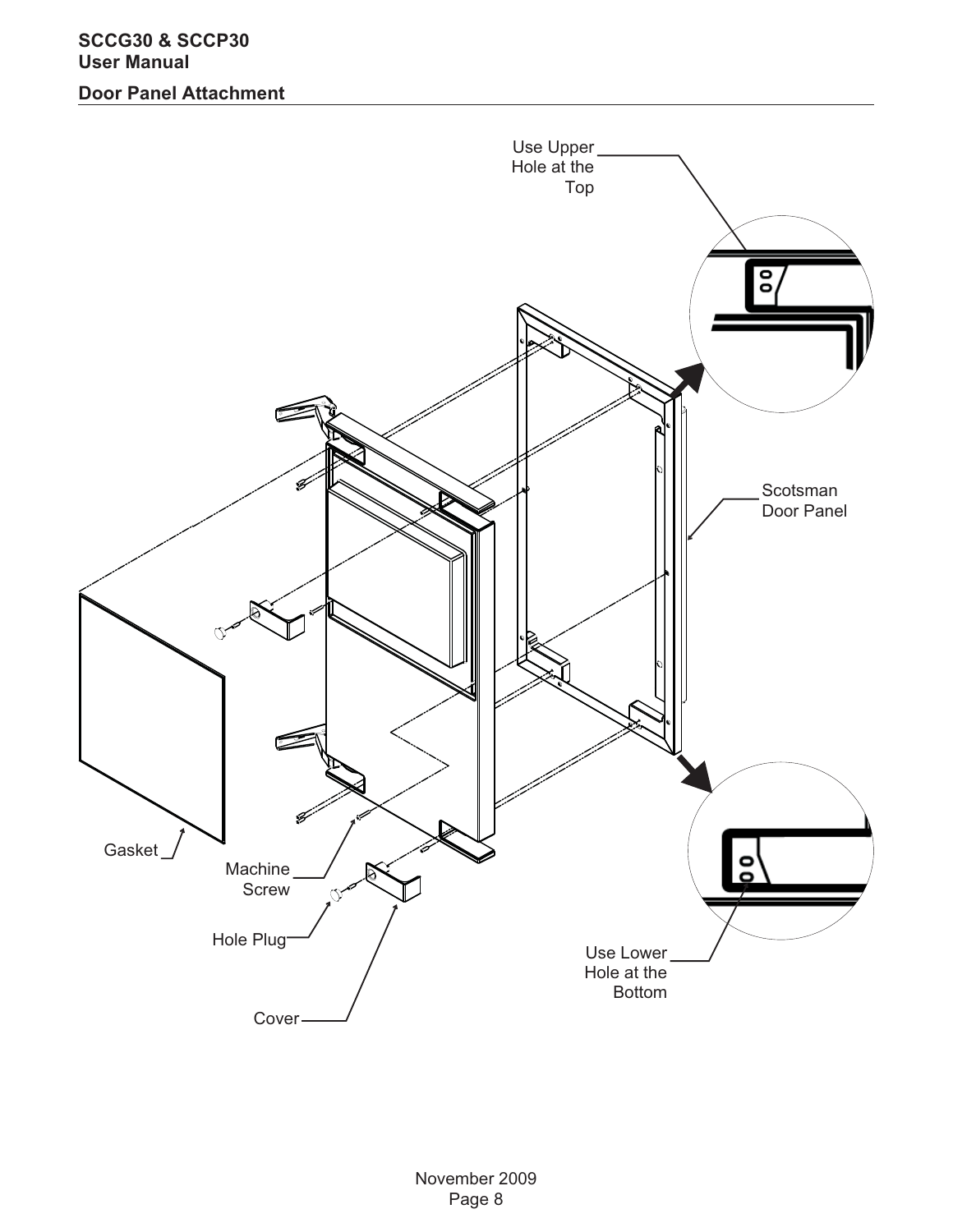#### **Door swing change**

Note: Prior models had separate hinge brackets and different directions to change swing.

Moving the hinges allows the door to open from either the left or right side. Change swing before attaching door panel.

To change:

1. Remove innermost screw holding each hinge to cabinet, loosen the other.



Slide door to the side and remove from cabinet.



3. Remove plug and hinge pocket covers from door.

Note: There are either plugs or screws in the holes where the hinges will mount. They must be moved.

- 4. Remove hole plugs or screws from unit's new hinge locations, set aside.
- 5. Move screws loosened in step 1 to opposite location.
- 6. Install screws or plugs removed in step 4 to the unit's original hinge location to fill the holes.
- 7. Remove the upper hinge from the door and move it to the door's opposite side, bottom location. Secure using the original screws.

Note: If door panel is attached, it must be removed to access hinge screws and to reverse handle position.

- 8. Remove the original lower hinge and move it to the door's opposite side, upper location. Secure using the original screws.
- 9. Install pocket covers and hole plugs onto door.
- 10. Attach the door to the cabinet using the original screws.

#### **Installation Notes**

*Built In Situations*: If a finished floor is to be installed in the area after the ice machine has been built in, shims the expected thickness of the floor should be installed under the unit to keep the machine level with the planned floor level.

*Installations on a slab*: Use a pump model and pump the water to the point of drainage. Pump models will pump 1 story (10 feet) high.

*Installations over a crawl space or basement*: Either gravity drain or pump model units may be used, if there is not enough room behind the machine for a drain/waste receptacle, the drain will have to be below the floor.

Note: When installed in a corner, the door swing may be limited due to handle contact with the wall or cabinet face.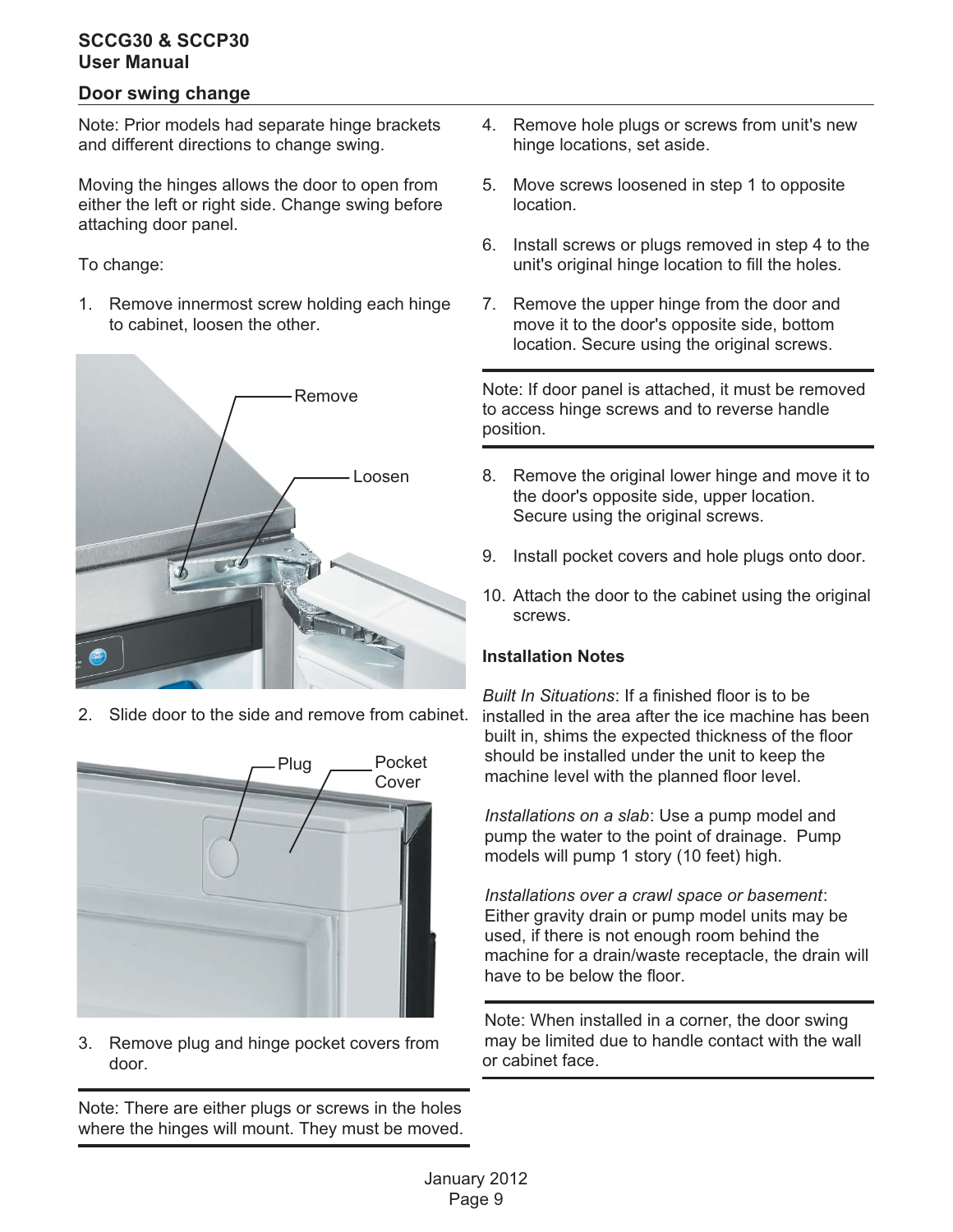#### **Water**

Water Supply, all models: The recommended water supply tubing is 1/4 inch OD copper. Stainless steel flex or reinforced PVC tube may also be used. Install an easily accessible shut-off valve between the supply and the unit. This shut-off valve should not be installed behind the unit.

Note: Do not use self-piercing type valves.

- 1. Remove the front service panel.
- Screw Securing Front Service Panel
- 2. Route the tubing through the right hole in the back to the inlet water solenoid valve inlet in front.
- 3. Install a compression fitting on the tubing and connect to the inlet of the solenoid.





Note: Do NOT connect water to tubing in the back of the unit. Water supply connects in the front.

#### Drains

There are two types of ice machine models, one that drains by gravity and one that has an internal drain pump.

#### **Drain Pump Model drain installation**

1. Locate the coil of 3/8" ID plastic drain tubing secured to the back of the unit.

2. Route the plastic drain tube from the back of the unit to the drain connection point.

IMPORTANT NOTE: Often an air gap is required by local codes between the ice maker drain tube and the drain receptacle.



Back View, Drain Pump Model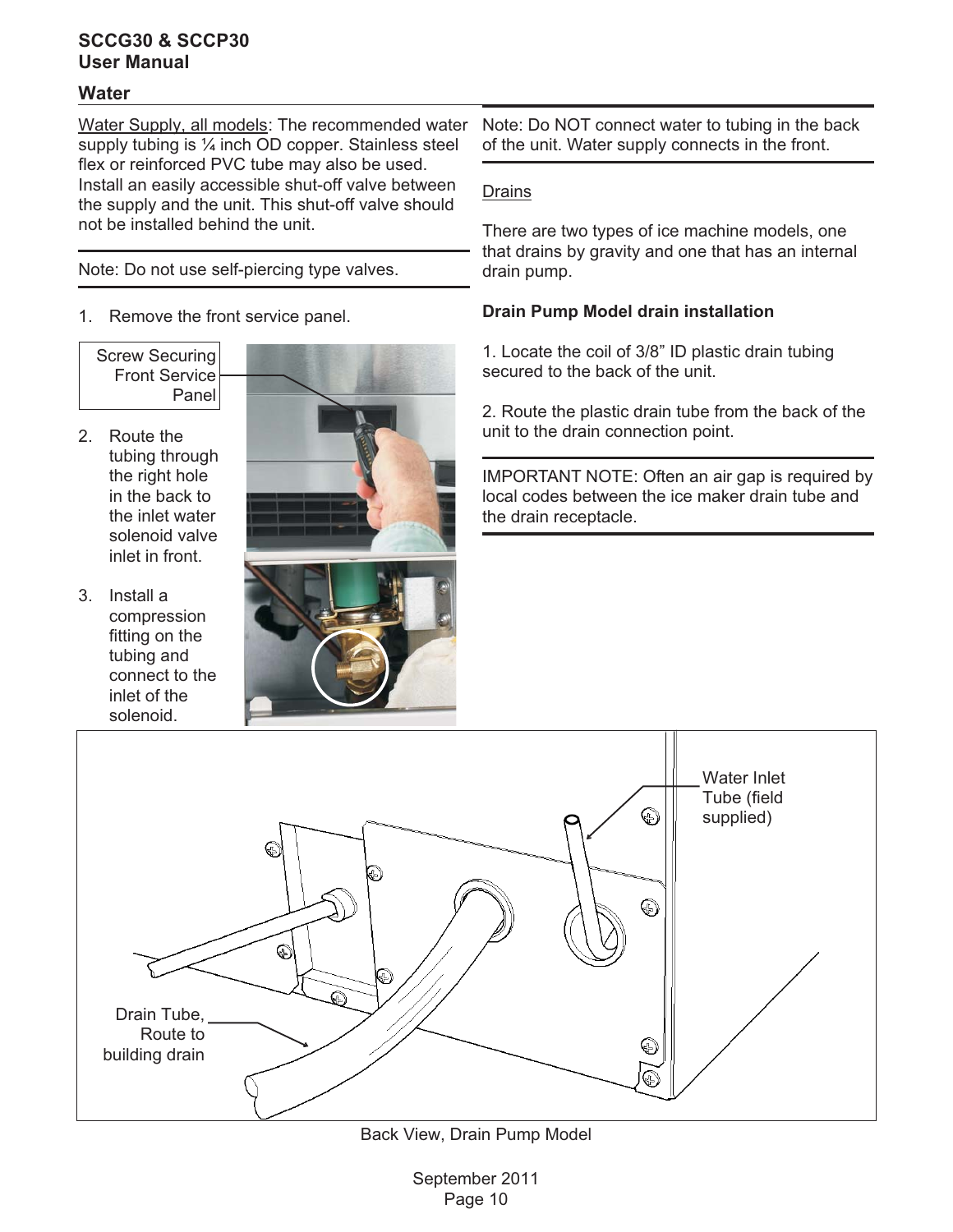#### **Gravity Drain**

Caution: Restrictions in the drain system to the machine will cause water to back up into the ice storage bin and melt the ice. Gravity drain tubing must be vented, have no kinks and slope to the building drain. Air gaps are typically required by local code.

1. Place the ice machine in front of the installation opening. Adjust leveling legs to the approximate height.

2. Remove the front service access panel and the upper back panel.

Note: If you are connecting a gravity drain model and the drain opening has been located in the floor under the base pan according to the pre install specifications, follow steps 3 through 5 to drain the unit through the base. If not, proceed to step 6b.

3. Remove the clamp and barbed elbow and take off the plastic cover in the base pan below the drain hose.

4. Connect a straight 5/8" barbed connector to the drain hose, securing with the clamp removed in step 4.

5. Cut an 8" piece of 5/8" ID X 7/8" OD tygon (clear plastic) tubing. Slide one end of the tube onto the outlet of the barbed connector and secure with a clamp. Leave the other end of the tube lying on the floor of the base pan until the unit is positioned over the floor drain.

6. Route the drain tube. Either a) Insert the drain tube through the base pan into the floor drain or b) Route the drain tube through the left hole in the lower back panel and connect to barbed elbow and secure with a clamp.

7. Reinstall the upper back panel.

8. Reinstall the service access panel. Level the unit.

IMPORTANT NOTE: Often an air gap is required by local codes between the ice maker drain tube and the drain receptacle.



Back View, Gravity Drain Model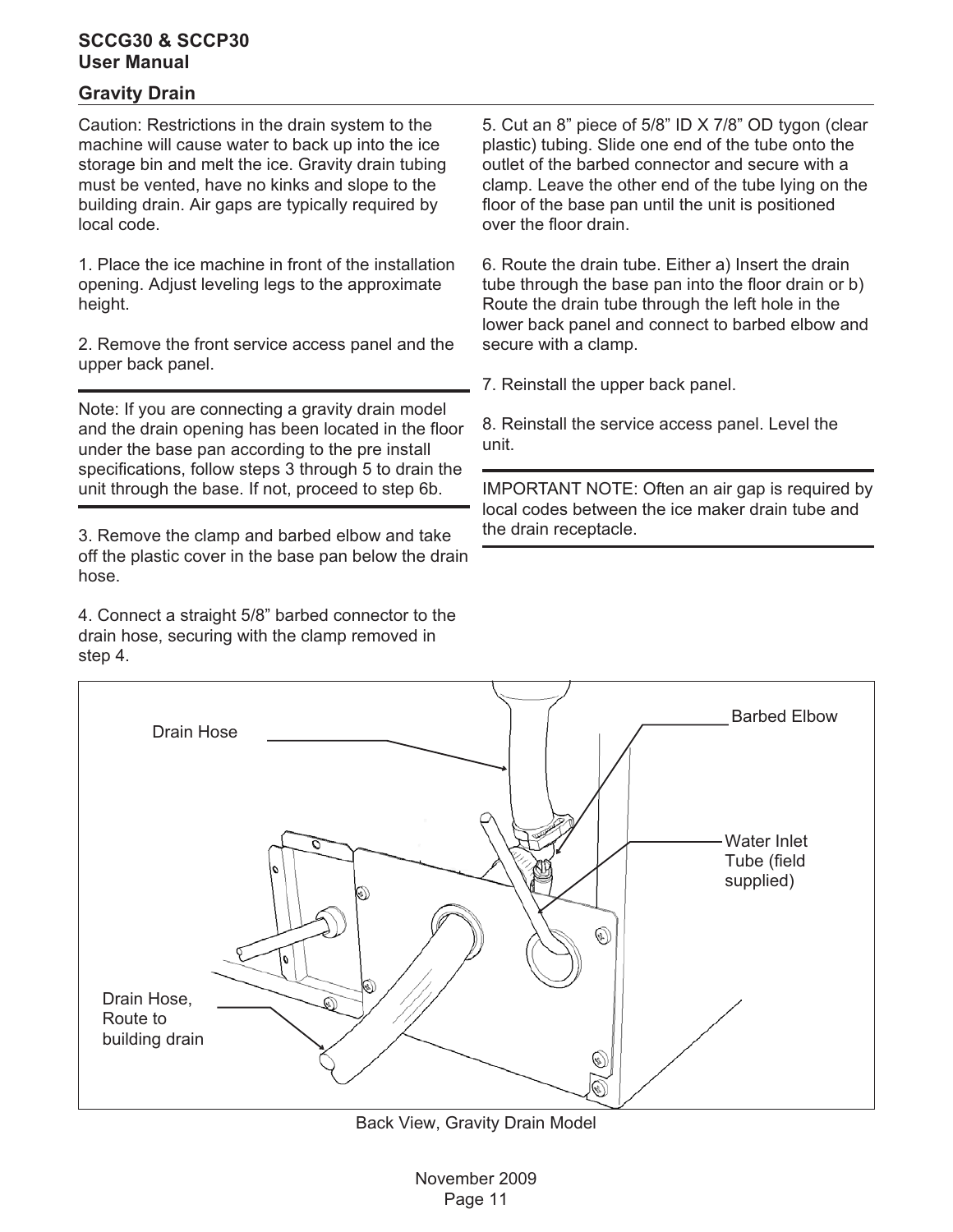#### **Electrical**

The ice machine is supplied with a power cord. Do not remove the grounding pin from the cord's plug. Do not use extension cords. Follow all codes. Connect the machine to its own 115 volt, 15 amp circuit.

1. If the electrical outlet for the ice maker is behind the unit, plug in the unit.

2. Position the unit in the installation opening.

3. Turn on the water supply. Make sure that the ice maker is plugged in and the power is on.

4. Slide unit into installation opening, paying careful attention to water supply and drain connections. Do not kink!

5. Pour a couple of quarts of water into the ice storage bin; on units equipped with a drain pump the drain pump should start and water should pump out. Check for leaks and proper draining.

6. Replace the service access panel. Level the unit as needed.

#### Installation check list:

Has the unit been connected to the proper water supply?

Has the water supply be checked for leaks?

Has the unit been connected to a drain?

Has the drain been tested for flow and leaks?

Has the unit been connected to the proper electrical supply?

Has the unit been leveled?

Have all packing materials been removed from the machine?

Has the door covering been installed?

#### Initial Start Up

1. Turn on the water supply.

2. Switch on the electrical power.

3. Switch the on/off switch to On.

The compressor will start and water will begin to flow into the unit. When the reservoir is full, water will start to drain from the machine. After a few minutes the water pump and fan motor will begin to operate and the first ice making cycle will have begun.

No adjustments are needed.

After about a half hour, ice will fall into the ice storage bin. The first batches of ice will melt, this is normal. It will take 24 to 36 hours of continuous run time to fill the ice storage bin. When the bin is full of ice, the ice machine will shut off. It will automatically restart when the ice level falls, either from use or meltage.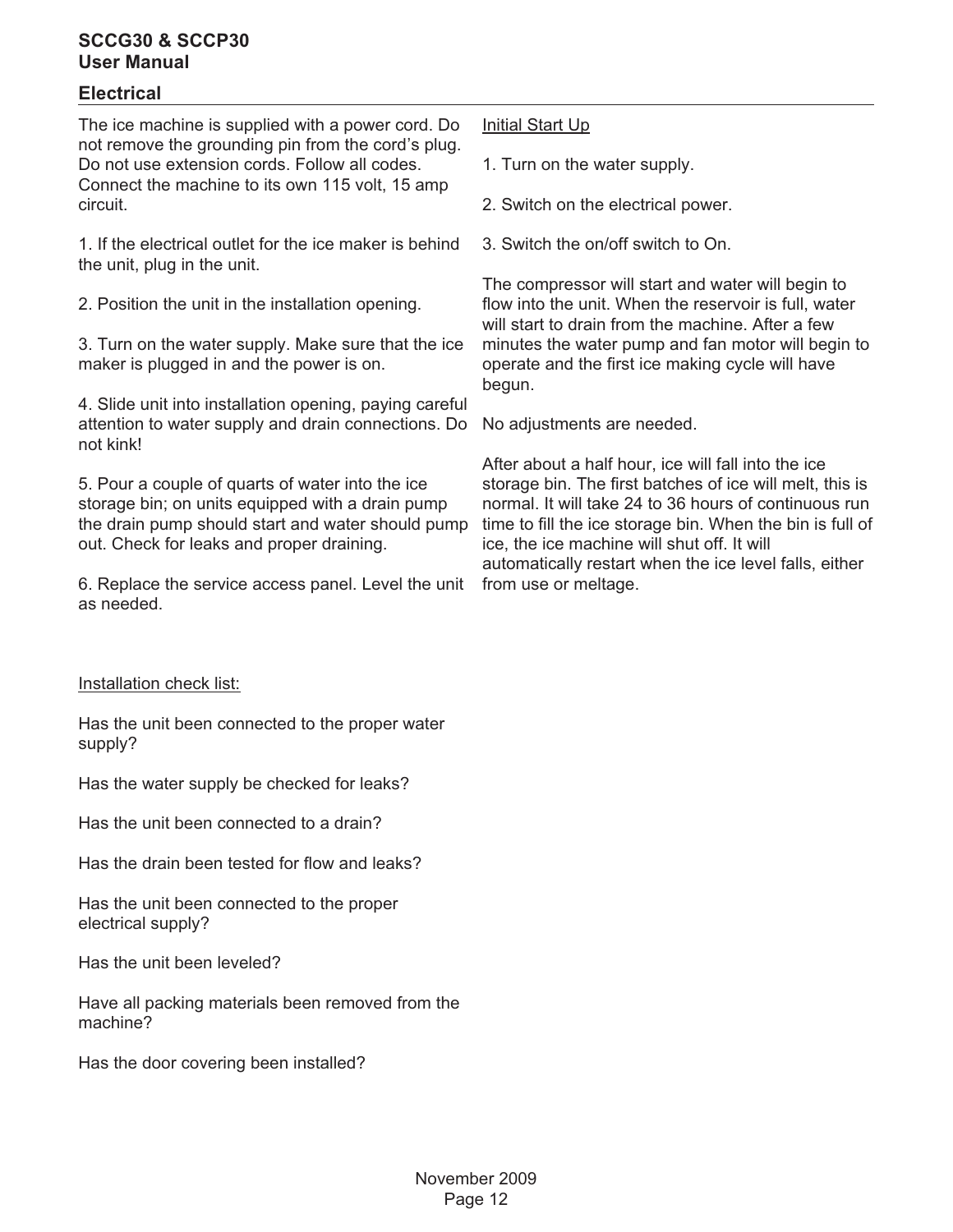#### **Use**

No special instructions are needed for use. Just take as much ice as you need, the machine will replace it. A scoop is provided, and it can be stored in the machine using the loop of tubing on the right side as a holder.

#### What shouldn't be done?

Never keep anything in the ice storage bin that is not ice; objects like wine or beer bottles are not only unsanitary, but the labels may slip off and plug up the drain.

Never allow the machine to operate without regular cleaning. The machine will last longer if it is kept clean. Regular cleaning should happen at least once per year, and preferably twice. Some water conditions will dictate even more frequent cleaning of the ice making section, and some carpets or pets will dictate more frequent cleaning of the condenser.

#### Noise:

The ice machine is designed for quite operation, but will make some noise during the ice making cycle. It is normal to hear the fan and circulating water during the freeze cycle, and ice hitting the bin or ice in the bin can be heard during harvest.

If ice making noise is objectionable, a timer can be added to the power supply. Set the timer to turn the machine off at the time of day when the noise is most objectionable.

#### **Maintenance**

There are 5 things to keep clean:

- 1. The outside cabinet & door.
- 2. The ice storage bin.
- 3. The condenser.
- 4. The ice making system.
- 5. The ice scoop.

#### *How to clean the cabinet.*

Wipe off any spills on the surface of the door and handle as they occur. If anything spilled on the door or gasket dries onto the surface, wash with soap and warm water to remove.

*How to clean the ice storage bin.*

Over time biofilm can grow inside the drain system which can affect the ability for the drain system to evacuate the drain water. On the pump models this can also drive a erratic pump operation. Including the pump cycling rapidly or running all the time. Biofilm and pump cycling issues will eventually lead to low production and standing water in the bin. To ensure that this does not become an issue frequent bin sanitizing may be required.

The ice storage bin should be sanitized occasionally. It is usually convenient to sanitize the bin after the ice making system has been cleaned, and the storage bin is empty.

A sanitizing solution can be made of 1 ounce of household bleach and two gallons of hot  $(95^{\circ}F. -$ 115°F.) water. Use a clean cloth and wipe the interior of the ice storage bin with the sanitizing solution, pour some of the solution down the drain.

Allow to air dry.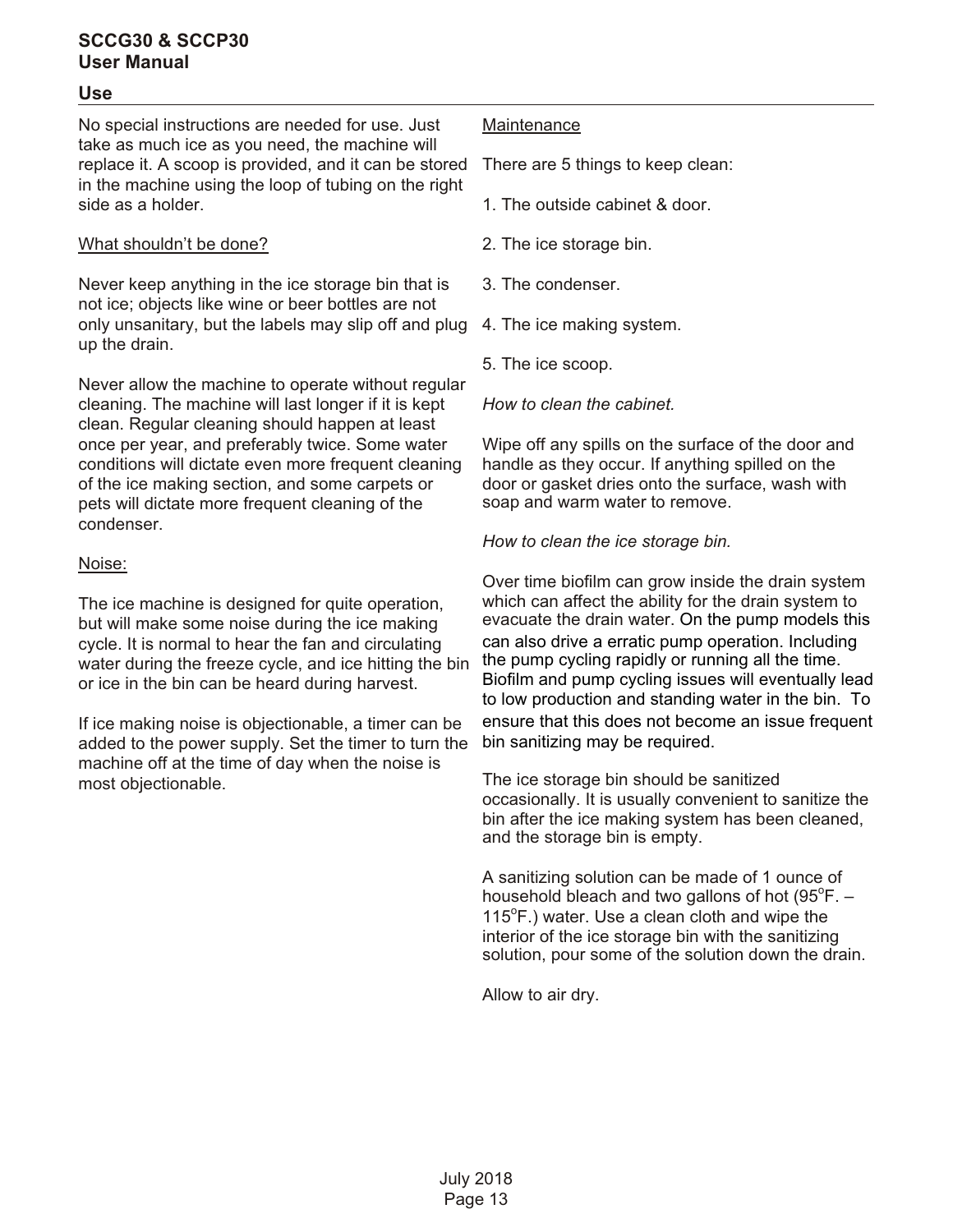#### **How to clean the condenser.**

The condenser is like the radiator on a car, it has fins and tubes that can become clogged. To clean: 1. Remove the kickplate. 2. Locate the condenser surface. 3. Vacuum the surface, removing all dust and lint. Caution: Do not dent the fins. 4. Replace the kickplate. *Winterizing* 1. Clean the machine as explained on the next page. 2. Open the door and switch the machine off. 3. Turn off the water supply. 4. Drain the water reservoir by removing the rubber cap on the back wall of the ice storage bin. it in a ice chest or cooler. 2. Pour 8 ounces of Scotsman Ice Machine Scale Remover (available from a local Scotsman Distributor or Dealer) into the ice machine reservoir. 4. Pour hot  $(95^{\circ}F. - 115^{\circ}F.)$  water into the bin to white and frosty looking. 5. Clean the bin liner of mineral scale by mixing some ice machine scale remover with hot water, liner. 6. Rinse the liner with hot water. 7. Sanitize the bin interior.

5. Disconnect the incoming water line at the inlet water valve.

6. Switch the machine to On.

7. Blow air through the inlet water valve until water stops flowing from it; a tire pump could do the job.

8. Drain pump models should have about 1/2 gallon of RV antifreeze (propylene glycol) poured into the ice storage bin drain.

Note: Automotive antifreeze must NOT be used.

9. Switch off and unplug the machine.

How to clean the ice making system.

1. Scoop out all of the ice, either discard it or save

3. Allow the machine to operate for about 2 hours.

melt the ice that has formed. That ice will likely be

and using that solution to scrub the scale off of the

8. Replace the ice removed in step 2.

The ice scoop should be washed regularly, wash it just like any other food container.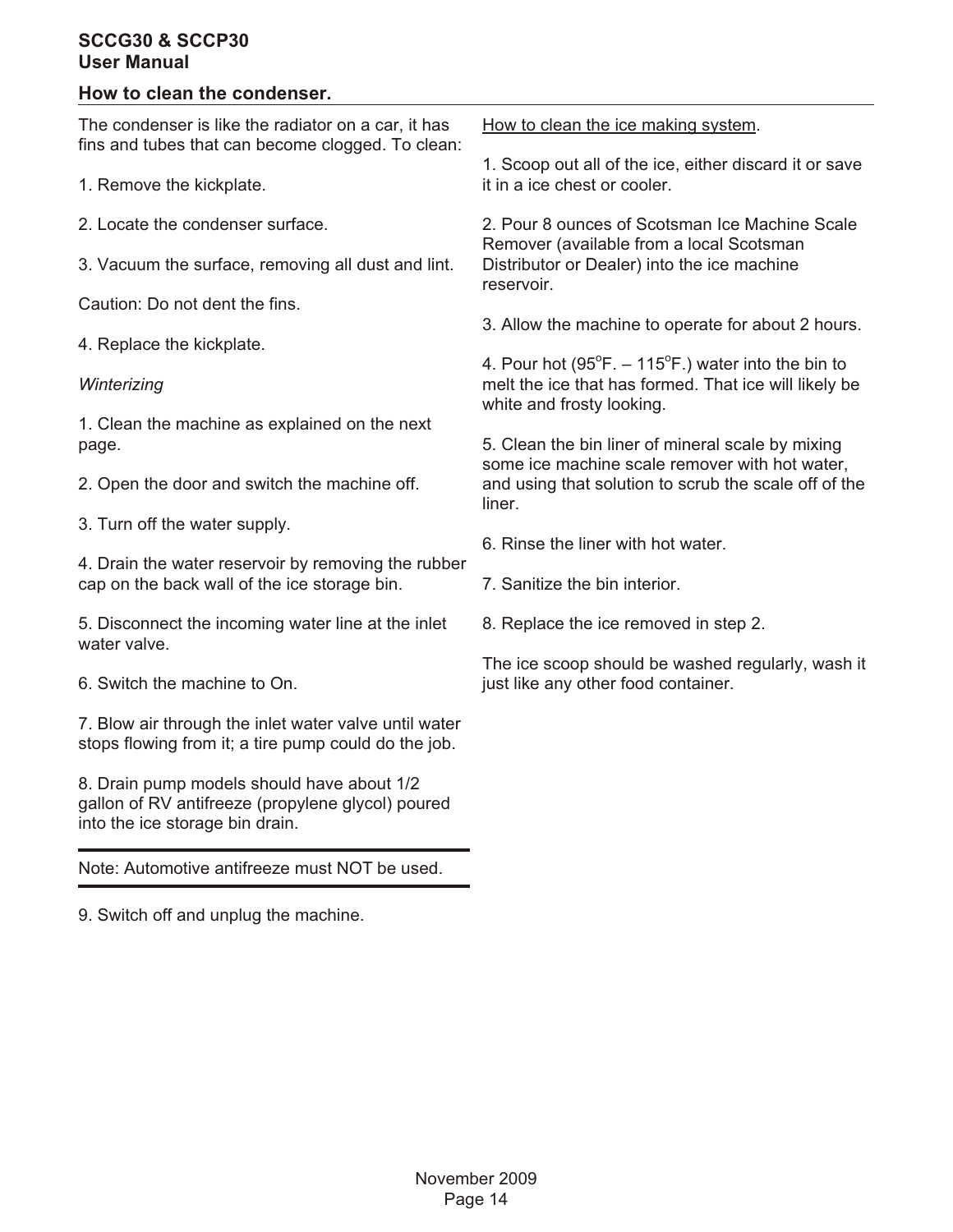What to do before calling for service

Ice cubes are incompletely formed

• Clean the ice making system

Low capacity

- Check for restricted drain or standing water in the bin
- Clean the air cooled condenser fins

No ice

- Check on-off switch
- Check electrical breaker
- Check water supply

Erratic drain pump operation (pump models only)

• Clean and sanitize bin. If the problem continues contact a local service provider